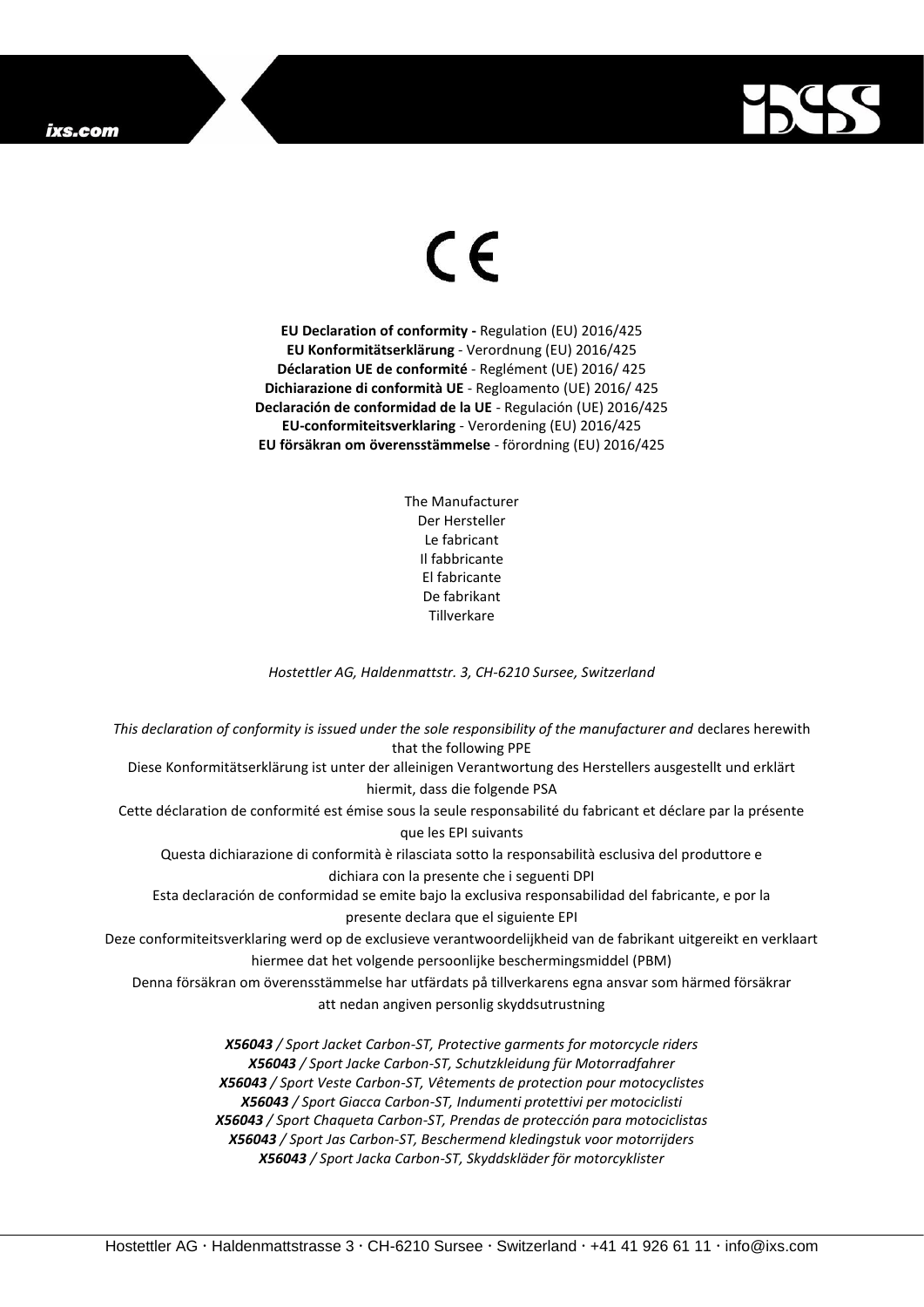



has undergone the EU-type examination conformity assessment procedure (module B) performed by the Notified Body, IDIADA AUTOMOTIVE TECHNOLOGY, S.A. (OC.0164), P. I. L'ALBORNAR, E-43710 Santa Olivia (Tarragona – Spain), which has issued the EU Type Examination Certificate No. MT21050144.

and is compliant with the following Standard: EN 17092-3:2020 (AA)

## das EU-Baumusterprüfungs-Konformitätsbewertungsverfahren durchlaufen hat (Modul B), durchgeführt von der benannten Stelle, IDIADA AUTOMOTIVE TECHNOLOGY, S.A. (OC.0164), P. I. L'ALBORNAR, E-43710 Santa Olivia (Tarragona – Spanien), die die EU-Baumusterprüfbescheinigung Nr. MT21050144 ausgestellt hat.

und entspricht der folgenden Norm: EN 17092-3:2020 (AA)

a subi la procédure d'évaluation de la conformité pour l'examen de type UE (module B) réalisée par l'organisme notifié, IDIADA AUTOMOTIVE TECHNOLOGY, S.A. (OC.0164), P. I. L'ALBORNAR, E-43710 Santa Olivia (Tarragona – Espagne), qui a délivré le certificat d'examen de type UE n°. MT21050144

Et est conforme à la norme suivante: EN 17092-3:2020 (AA)

è stato sottoposto alla procedura di valutazione della conformità dell'esame UE del tipo (modulo B) eseguita dall'organismo notificato, IDIADA AUTOMOTIVE TECHNOLOGY, S.A. (OC.0164), P. I. L'ALBORNAR, E-43710 Santa Olivia (Tarragona – Spagna), che ha rilasciato il certificato di esame UE del tipo n. MT21050144.

Ed è conforme alla seguente norma: EN 17092-3:2020 (AA)

ha sido sometido al procedimiento de evaluación de conformidad del examen de tipo UE (módulo B) realizado por el organismo notificado, IDIADA AUTOMOTIVE TECHNOLOGY, S.A. (OC.0164), P. I. L'ALBORNAR, E-43710 Santa Olivia (Tarragona – España), que ha emitido el certificado de examen UE de tipo no. MT21050144.

Y cumple con el siguiente estándar: EN 17092-3:2020 (AA)

de EG-typekeuring-conformiteitsbeoordelingsprocedure doorlopen (module B) heeft,uitgevoerd door de aangemelde instantie IDIADA AUTOMOTIVE TECHNOLOGY, S.A. (OC.0164), P. I. L'ALBORNAR, E-43710 Santa Olivia (Tarragona – Spanje) die het certificaat van EG-typeonderzoek nr. MT21050144 afgegeven heeft,

en voldoet aan de volgende norm: EN 17092-3:2020 (AA)